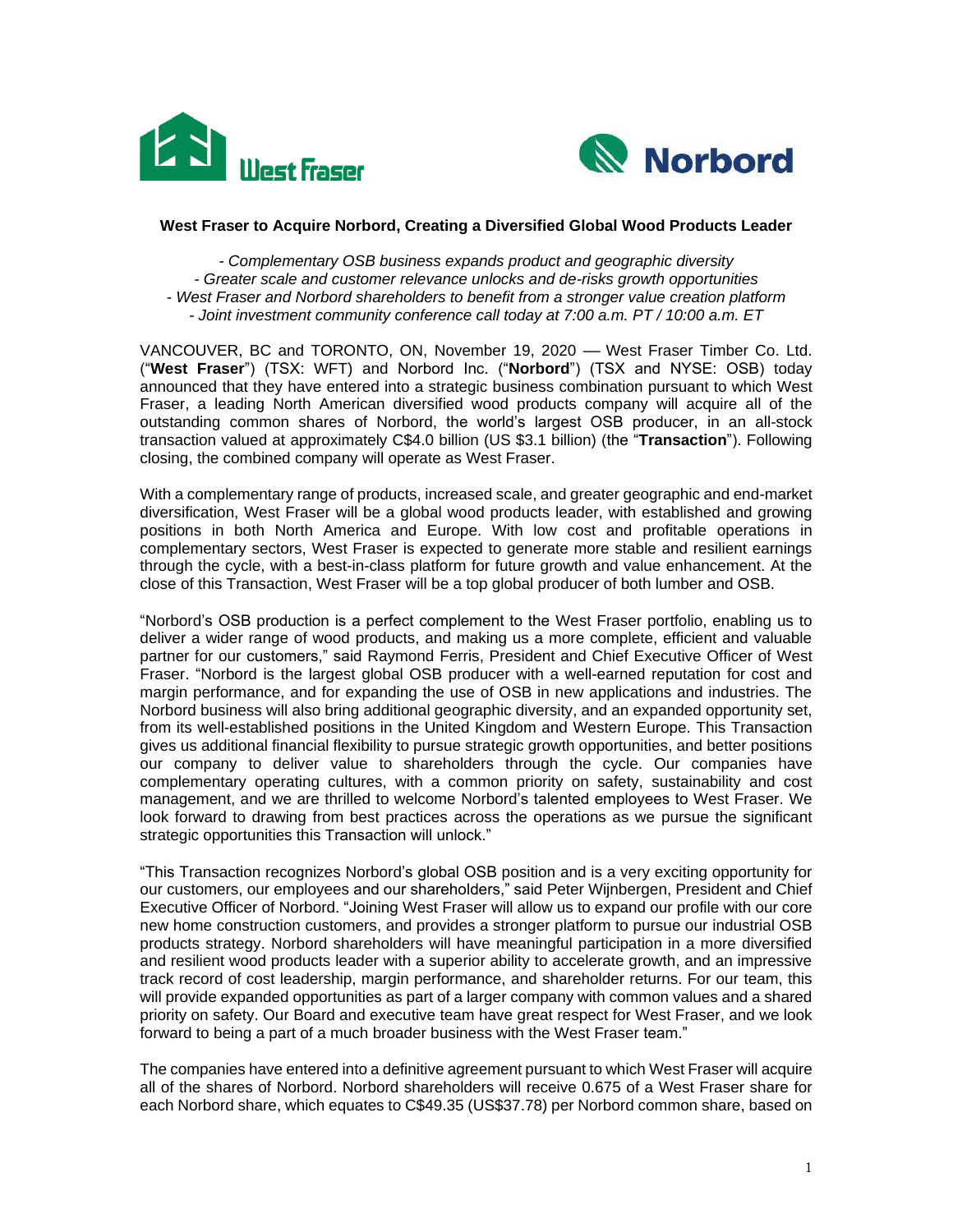the closing price of West Fraser common shares on November 18, 2020. This represents a 13.6% premium to the closing price of Norbord's shares on the TSX on November 18, 2020, and a premium of 8.0% based on the 10 day volume weighted average trading prices of both companies. Upon closing current West Fraser shareholders will own approximately 56% of the company, with current Norbord shareholders owning approximately 44%.

# **A Diversified Global Wood Products Leader**

This Transaction firmly establishes West Fraser as a leader in the global wood products industry, with a greater platform for shareholder value creation founded on a premier product mix, strong balance sheet, and enhanced scale and diversity.

- **Expanded, higher value, customer relationships** with a combined home and building construction product offering that includes a wide range of lumber and OSB panel applications, as well as other engineered wood products, the combined company is more relevant, efficient and valuable for its principal pro-dealer, homebuilder, and building construction customer segments.
- **Unlocks and de-risks strategic growth potential** the combined business will have the operational platform and financial capacity to accelerate growth in the North American lumber and industrial panels segments, as well as in both lumber and OSB in Europe.
- **Expanded product portfolio and additional operating talent** the Transaction adds a strong cash flow generating OSB business to West Fraser's existing portfolio. As complementary businesses producing and selling distinct products, West Fraser intends to retain all Norbord mills in North America and Europe, and rely on the skills and experience of current Norbord management and employees to continue to grow the engineered wood business. West Fraser will continue to maintain a significant office presence in Vancouver, Toronto, Quesnel and Memphis, as well as in Norbord's existing European locations.
- **Meaningfully enhanced capital markets profile –** with last twelve months (LTM) combined revenues of C\$8.0 billion (US \$5.9 billion) and LTM Adjusted EBITDA of C\$1.7 billion<sup>1</sup> (US \$1.2 billion), West Fraser will be a clear leader among historical peers, and well-positioned among a larger comparable peer universe. With a strong balance sheet and leverage position, West Fraser expects the Transaction will lead to a reduced cost of capital. To facilitate the further participation of investors in West Fraser's securities, West Fraser will apply to list its common shares on the New York Stock Exchange on or prior to closing, and intends to begin reporting its financials in U.S. dollars following closing.
- **More stable cash flows and increased resilience** with increased scale, and diversity across products and end uses, geographies, and markets, the combined company will have a stronger financial ability to weather volatility and deliver returns through the cycle.
- **Balanced Capital Allocation** West Fraser expects to continue its long-term track record of balanced capital allocation including maintaining appropriate financial flexibility, strategically investing to maintain low cost operations, and efficiently returning capital to shareholders on a regular basis.
- Meaningful synergies extend track record of cost leadership the companies are already leaders on costs and Adjusted EBITDA<sup>1</sup> margins in their respective segments, and the Transaction is expected to improve that performance through meaningful synergies of up to C\$80 million (US\$61 million) annually from fibre supply chain simplification, shared purchasing programs, transportation optimization, leveraging technology to improve reliability and productivity, and more efficient capital allocation. These synergies are expected to be achieved within two years of closing.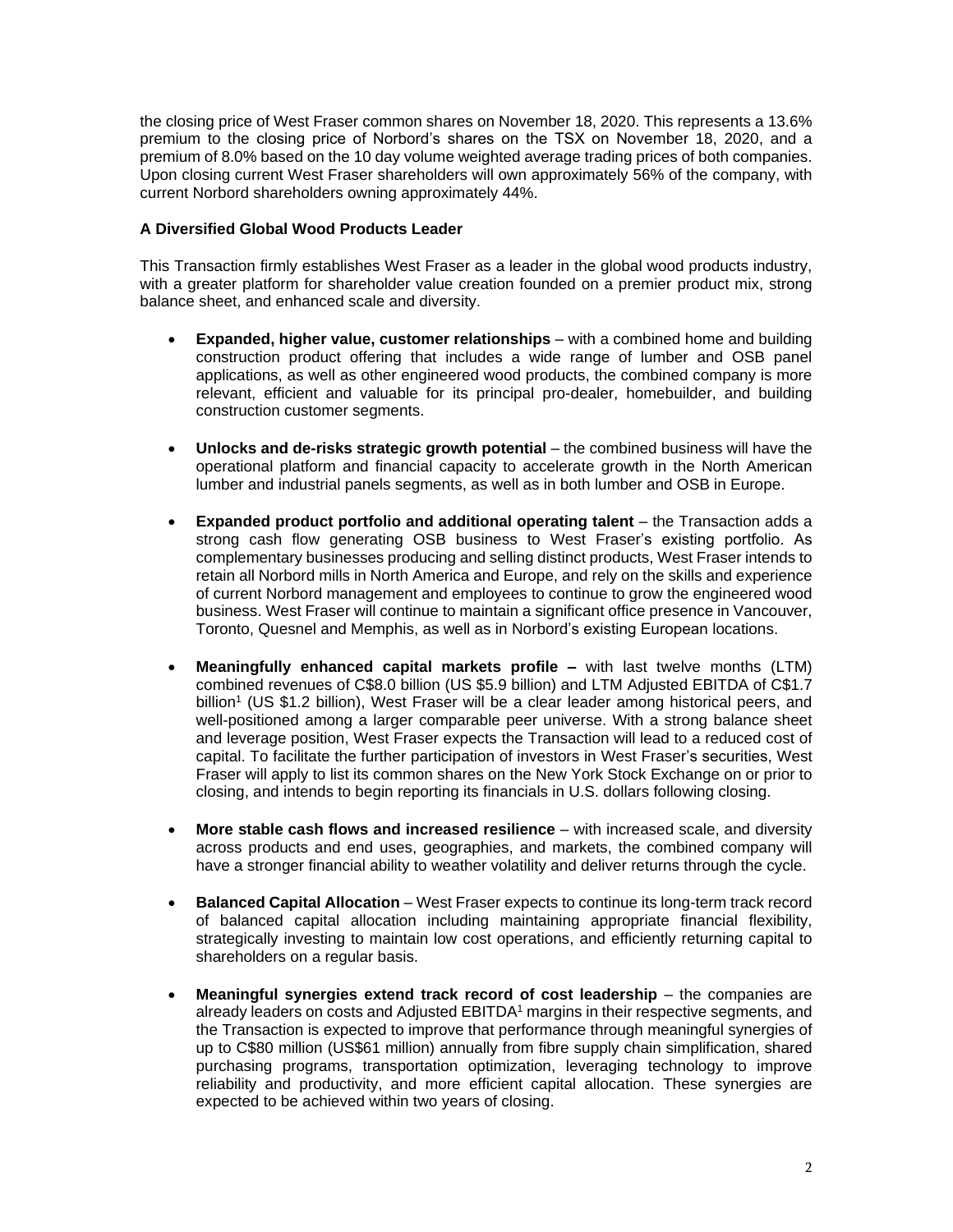West Fraser will continue to be led by Mr. Ferris as Chief Executive Officer and Chris Virostek as Chief Financial Officer. Following closing, Mr. Wijnbergen will be appointed President, Engineered Wood, responsible for the company's OSB, plywood, particleboard, MDF and veneer operations. Sean McLaren, currently West Fraser's Vice-President, U.S. Lumber, will be appointed President, Solid Wood, responsible for all of the company's lumber operations.

West Fraser's Board of Directors will continue to be chaired by Hank Ketcham. At closing, two of Norbord's current independent directors will join the West Fraser Board.

# **At the Forefront of Sustainability and Responsibility**

The Transaction enables West Fraser to further its commitment to safety and sustainability as well as environmental, social and governance (ESG) responsibility.

- Safety as the overarching priority both West Fraser and Norbord view safety as a hallmark of operational excellence and will continue to strive for improvements in safety performance by leveraging best practices from both companies, including Norbord's "Stronger Together" initiative.
- Increased productive fibre utilization with a more diverse production platform West Fraser will be able to more fully utilize harvested logs, for example by producing OSB with tree thinnings and marginal wood inappropriate for lumber products.
- Expanding carbon storage the combined company's wood building products already represent a meaningful contribution to reducing carbon from the air, storing approximately 15 million tonnes of carbon dioxide equivalent per year; greater scale and market opportunities will allow for West Fraser to manufacture a wider range of carbon-storing building products.
- Dedicated sustainability practices across the combined company, the fibre supply chain is 100% certified for responsible sourcing, and 100% of harvest sites are reforested.
- Reducing emissions West Fraser remains committed to the "30 by 30" Climate Change Challenge, an industry-wide effort to help Canada move to a low-carbon economy by removing 30 megatonnes of CO<sup>2</sup> per year by 2030.
- Progress on diversity West Fraser firmly believes that all of its stakeholders benefit from the broader exchange of perspectives and balance brought by diversity of background, thought and experience, and to this end welcomes the opportunity to add two women as independent members of its Board of Directors, significantly enhancing its gender diversity.

Added Mr. Ferris: "Environmental stewardship, sustainability and social responsibility are at the heart of everything we do, and we are energized by the new opportunities we will have with a larger platform, an expanded team, and greater reach."

### **Transaction Agreements**

The Transaction will be completed pursuant to an arrangement agreement entered into between West Fraser and Norbord.

Norbord's principal shareholder, Brookfield Asset Management Inc. and its controlled entities **("Brookfield"**) have entered into a voting support agreement (the "**Brookfield Support Agreement**"), pursuant to which Brookfield has agreed to vote all of its Norbord common shares, representing, in total, approximately 43% of the Norbord common shares, in favour of the Transaction at a special meeting of Norbord shareholders to be held to consider the proposed Transaction (the "**Norbord Meeting**"). Under the Brookfield Support Agreement, Brookfield has also agreed to vote in favour of the recommendations of West Fraser management in connection with ordinary course matters at the 2021 annual general meeting of West Fraser shareholders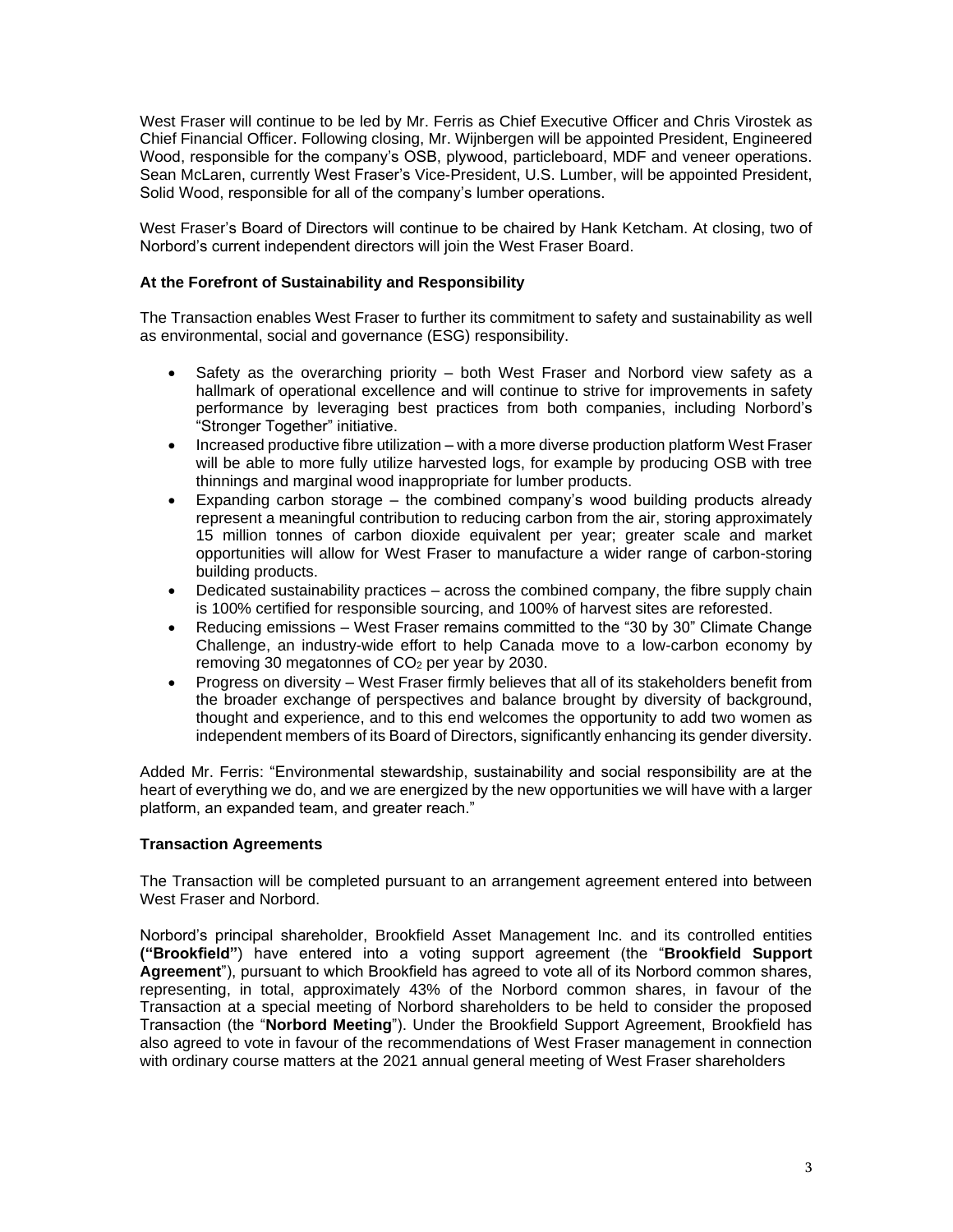Certain affiliates of members of the Ketcham family have entered into voting support agreements with Norbord pursuant to which they have agreed to vote a total of 13,013,800 common shares, including Class B shares, of West Fraser, representing approximately 19% of the outstanding common shares of West Fraser in favour of the Transaction at a special meeting of West Fraser shareholders to be held to approve the Transaction **(the "West Fraser Meeting")**.

As part of the Transaction, West Fraser has secured US\$1.3 billion (C\$850 million and US\$650 million) in committed credit facilities, which are available upon closing and estimated to provide U\$1.1 billion in undrawn revolving capacity. The committed facilities were provided by TD Securities as sole underwriter and bookrunner.

### *Transaction Conditions and Timing*

The Transaction will be implemented by way of a court-approved plan of arrangement under the Canada Business Corporations Act (the "**Arrangement**"). The Arrangement will require the approval of  $66^{2/3}\%$  of the votes cast by Norbord shareholders present in person or represented by proxy at the Norbord Meeting. West Fraser will be required under the policies of the TSX to obtain the approval of a simple majority of the votes cast by the holders of West Fraser's common and Class B shares at the West Fraser Meeting.

The completion of the Transaction will also be subject to the listing by West Fraser of its common shares on the New York Stock Exchange ("**NYSE**"). As a result, U.S. shareholders of Norbord will receive shares of West Fraser upon completion of the Arrangement that will be tradeable on the NYSE.

In addition to shareholder approvals the Transaction will also be subject to approval by the Ontario Superior Court of Justice, regulatory approvals and closing conditions customary in transactions of this nature.

The Arrangement Agreement provides for customary deal-protection provisions, including mutual non-solicitation covenants and rights to match superior proposals. The Arrangement Agreement includes a reciprocal termination fee of C\$110 million that may be payable by either West Fraser or Norbord in certain circumstances.

A copy of the arrangement agreement between West Fraser and Norbord will be available on West Fraser's and Norbord's company profiles on SEDAR at www.sedar.com.

It is anticipated that the meetings of the West Fraser and Norbord shareholders to consider the Transaction will be held in January 2021. The Transaction is expected to close in the first quarter of 2021.

# *Board of Directors' Recommendations and Support Agreements*

The Boards of Directors of each of West Fraser and Norbord have unanimously approved the Transaction and recommend that the West Fraser and Norbord shareholders vote in favour of the **Transaction** 

TD Securities and Scotiabank have each provided a fairness opinion to the Board of Directors of West Fraser stating that, as of the date of such opinions and based upon and subject to the assumptions, limitations and qualifications stated in such opinions, the consideration to be paid by West Fraser to the shareholders of Norbord is fair, from a financial point of view, to West Fraser. RBC Capital Markets has provided a fairness opinion to the Board of Directors of Norbord stating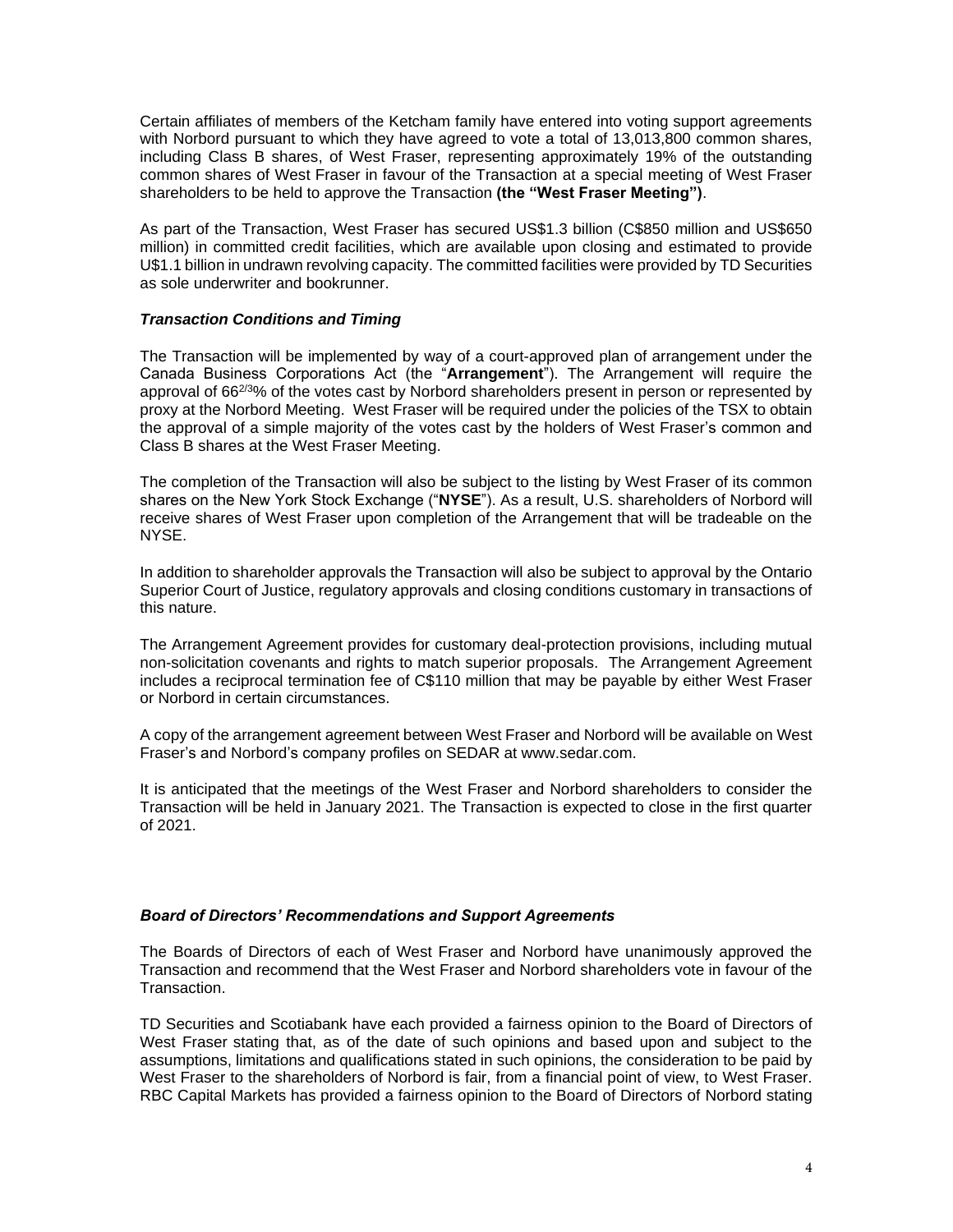that, as of the date of such opinion and based upon and subject to the assumptions, limitations and qualifications stated in such opinion, the consideration under the Transaction is fair from a financial point of view to the shareholders of Norbord.

### **Advisors and Counsel**

TD Securities is serving as financial advisor to West Fraser. Scotiabank is serving as independent financial advisor to the Board of West Fraser. McMillan LLP is acting as legal counsel to West Fraser.

Torys LLP is acting as legal counsel to Norbord.

# **Investment Community Conference Call**

The Chief Executive Officers of West Fraser and Norbord will host a joint investment community conference call today, November 19, 2020 at 7:00 a.m. PT / 10:00 a.m. ET. A slide presentation will be available prior to the call on each company's website. Callers are advised to dial in 5-10 minutes prior to the start time at 1-888-390-0605 (toll-free North America) and ask to join the call.

-30-

#### **Contacts:**

*West Fraser investors:*  Chris Virostek, Vice-President, Finance and Chief Financial Officer (604) 895-2700

*West Fraser media:* Tara Knight, Communications (604) 895-2773

*Norbord investors:* Robert B. Winslow, CFA, Vice President, Investor Relations & Corporate Development (416) 777-4426 investors@norbord.com

*Norbord media:* Heather Colpitts, Director, Corporate Affairs (416) 643-8838 investors@norbord.com

### *Note 1: Non-IFRS Measures*

*This news release makes reference to Adjusted EBITDA and Adjusted EBITDA margin (collectively "Non-IFRS measures"). Both West Fraser and Norbord believe that, in addition to earnings, these Non-IFRS measures are useful performance indicators for investors with regard to operating and financial performance. Adjusted EBITDA is also used to evaluate the operating and financial performance of our operating segments, generate future operating plans, and make strategic decisions. These Non-IFRS measures are not generally accepted financial measures under IFRS and do not have standardized meanings prescribed by IFRS. Investors are cautioned that none of these Non-IFRS measures should be considered as an alternative to earnings, earnings per share ("EPS"), or cash flow, as determined in accordance with IFRS. As there is no standardized method of calculating any of these Non-IFRS measures, our method of*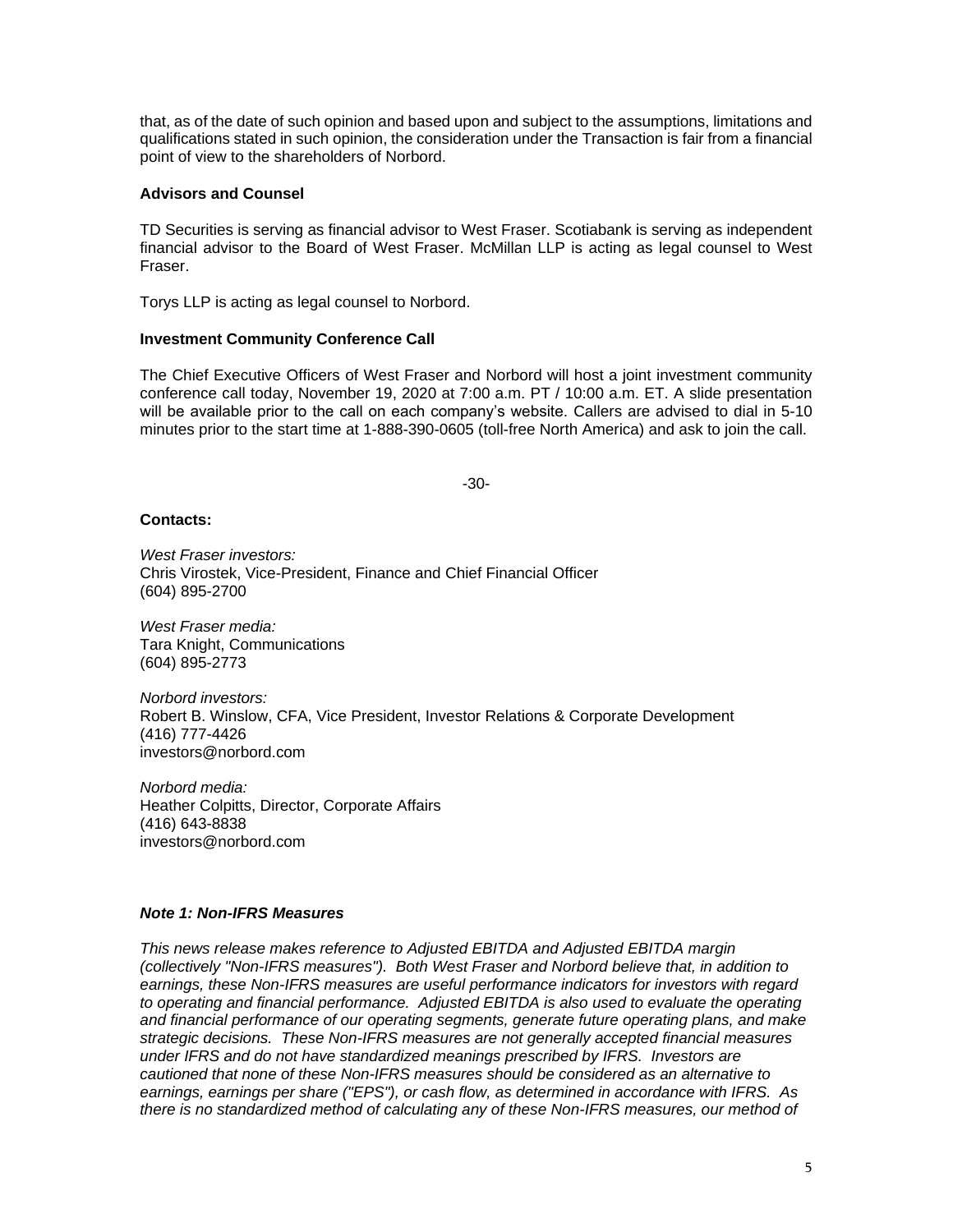*calculating each of them may differ from the methods used by other entities and, accordingly, our use of any of these Non-IFRS measures may not be directly comparable to similarly titled measures used by other entities. Accordingly, these Non-IFRS measures are intended to provide additional information and should not be considered in isolation or as a substitute for measures of performance prepared in accordance with IFRS. Adjusted EBITDA is the combination of the Adjusted EBITDA as reported by each company. The reconciliation of the Non-IFRS measures used and presented by both Companies to the most directly comparable IFRS measures is shown in each company's annual and quarterly Management's Discussion and Analysis.*

# *Cautionary Note Regarding Forward-Looking Statements and Information*

*Certain of the statements and information in this news release constitute "forward-looking statements" within the meaning of the United States Private Securities Litigation Reform Act of 1995 and "forward-looking information" within the meaning of applicable Canadian provincial securities laws. All statements, other than statements of historical fact, are forward-looking statements or information. Forward-looking statements or information in this news release relate to, among other things:*

- *the anticipated completion of the Transaction and timing for such completion;*
- *potential impact on West Fraser's and Norbord's earnings, cash flows, margin performance, shareholder returns and costs leadership;*
- *integration of Norbord management and operations, cost savings and impacts on customer relationships and growth opportunities;*
- *impact on West Fraser's and Norbord's capital markets profile;*
- *approval of the action by West Fraser and Norbord shareholders;*
- *obtaining regulatory approvals and satisfying closing conditions;*
- *the listing of West Fraser's common shares on the NYSE; and*
- *the applicability of the exemption under Section 3(a)(10) of the Securities Act to the securities issuable in the Transaction.*

*These forward-looking statements and information reflect West Fraser and Norbord's current views with respect to future events and are necessarily based upon a number of assumptions that, while considered reasonable by West Fraser and Norbord, are inherently subject to significant operational, business, economic and regulatory uncertainties and contingencies. West Fraser and Norbord caution the reader that forward-looking statements and information involve known and unknown risks, uncertainties and other factors that may cause actual results and developments to differ materially from those expressed or implied by such forward-looking statements or information contained in this news release and West Fraser and Norbord have made assumptions and estimates based on or related to many of these factors. Among the key factors that could cause actual results to differ materially from those projected in the forward-looking information are the following:*

- *the ability to consummate the Transaction;*
- *the ability to obtain requisite regulatory and shareholder approvals;*
- *the satisfaction of other conditions the consummation of the Transaction;*
- *the ability of West Fraser to successfully integrate the operations, management and employees of Norbord and achieve cost savings;*
- *the potential impact of the announcement or consummation of the Transaction on relationships, including with regulatory bodies, employees, suppliers, customers and competitors;*
- *changes in general economic, business and political conditions, including changes in the financial markets;*
- *changes in applicable laws;*
- *compliance with extensive government regulation; and*
- *the diversion of management time on the Transaction.*